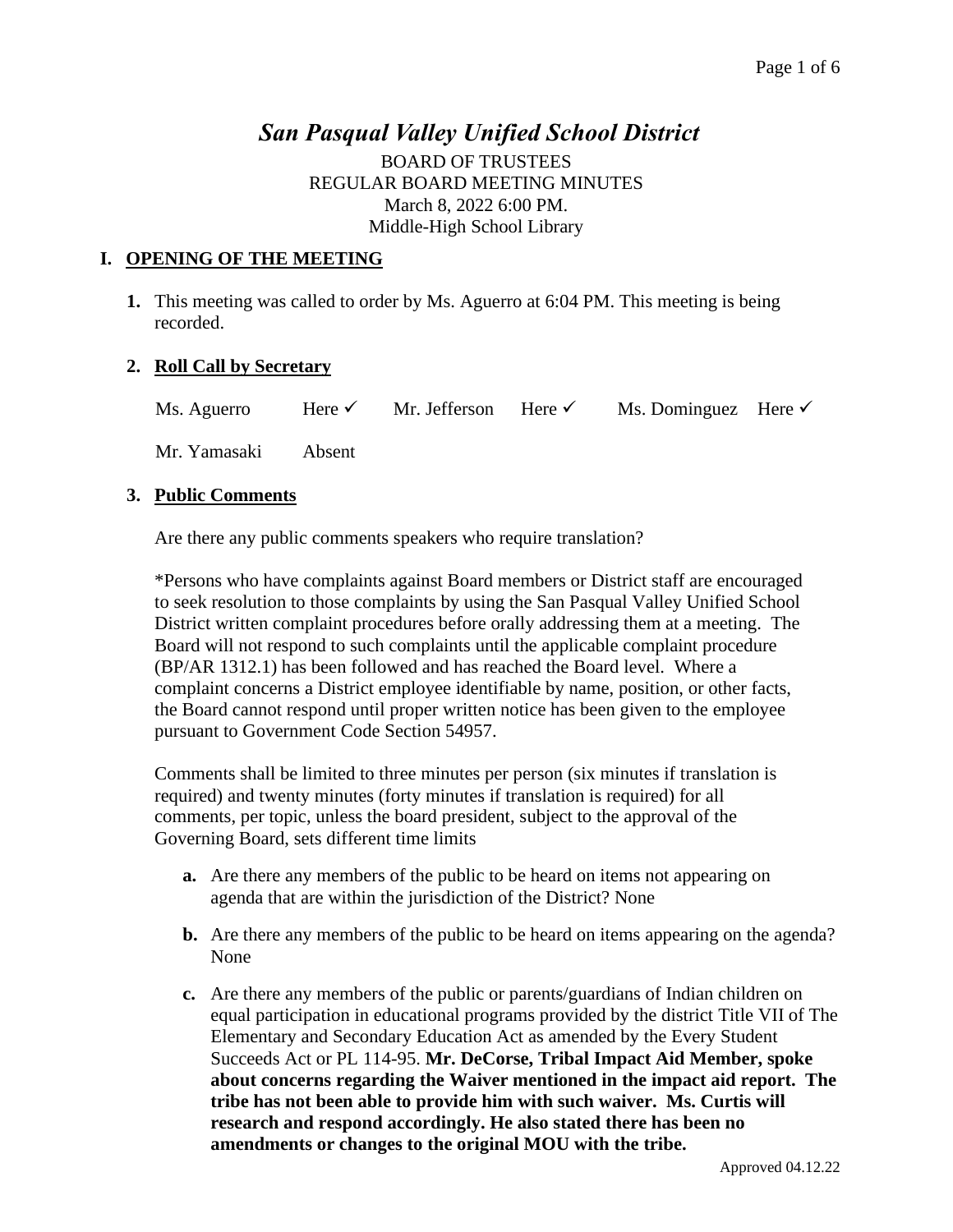### **4. Approval of Minutes**

Ms. Dominguez recommended that the Board of Trustees approve the minutes of the Regular Board Meeting on 02/8/2022; Mr. Jefferson seconded. Motion carried 3-0.

Ms. Aguerro Aye <del>V</del> Mr. Jefferson Aye V Ms. Dominguez Aye V

Mr. Yamasaki Absent

#### **5. Student Presentations**

- 1. Associated Student Body (ASB) Representative **Sweena Slaughter spoke to the board about the scheduled Pep Rally and Disney Themed Spirit week. The Pep Rally is scheduled for March 11th at 11:50 am and Lena Taylor is scheduled to perform a dance.**
- **2.** Special Education Ms. Shannon Pliego**. Special Education currently has 111 students, with 6 teachers and 10 paraprofessionals. Ms. Pliego also discussed two special education students who are working at the district for minimum wage through the Department of Rehabilitation – Student services.**

**Jillian Stieg – Speech pathologist from Tiny Eye discussed the program used for students with language disorders, speech, reading and spelling difficulties. Guadalupe Gonzalez- Teacher for the Visually Impaired ICOE discussed programs for students with visual impairments both legally blind and low vision. Katherine Brady- Occupational Therapy ICOE discussed programs for students requiring assistance with activities of daily living and needed modifications. Guadalupe Valenzuela- Orientation and Mobility ICOE discussed programs for students needed help who are blind or visually impaired. Francisca Rico – School Psychologist discussed her role district wide. All the providers work together to provide the needs of students.** 

#### **6. Approval of Warrants**

Mr. Jefferson made the motion to ratify the February warrants in the amount of \$325,195.68; Ms. Dominguez seconded. Motion carried 3-0.

Ms. Aguerro Aye <del>V</del> Mr. Jefferson Aye V Ms. Dominguez Aye V

Mr. Yamasaki Absent

# **II. PRESENTATIONS**

# **III. CONSENT ITEMS**

- 1. Memorandum of Understanding Regarding San Pasqual Valley Middle School's Participation in the ASES Consortium for 2021-2022
- 2. Memorandum of Understanding Regarding San Pasqual Valley Elementary School's Participation in the ASES Consortium for 2020-2021Correction: 2021-2022
- 3. Travel/Training: VEBA Trustee's Workshop Substitute Pay Only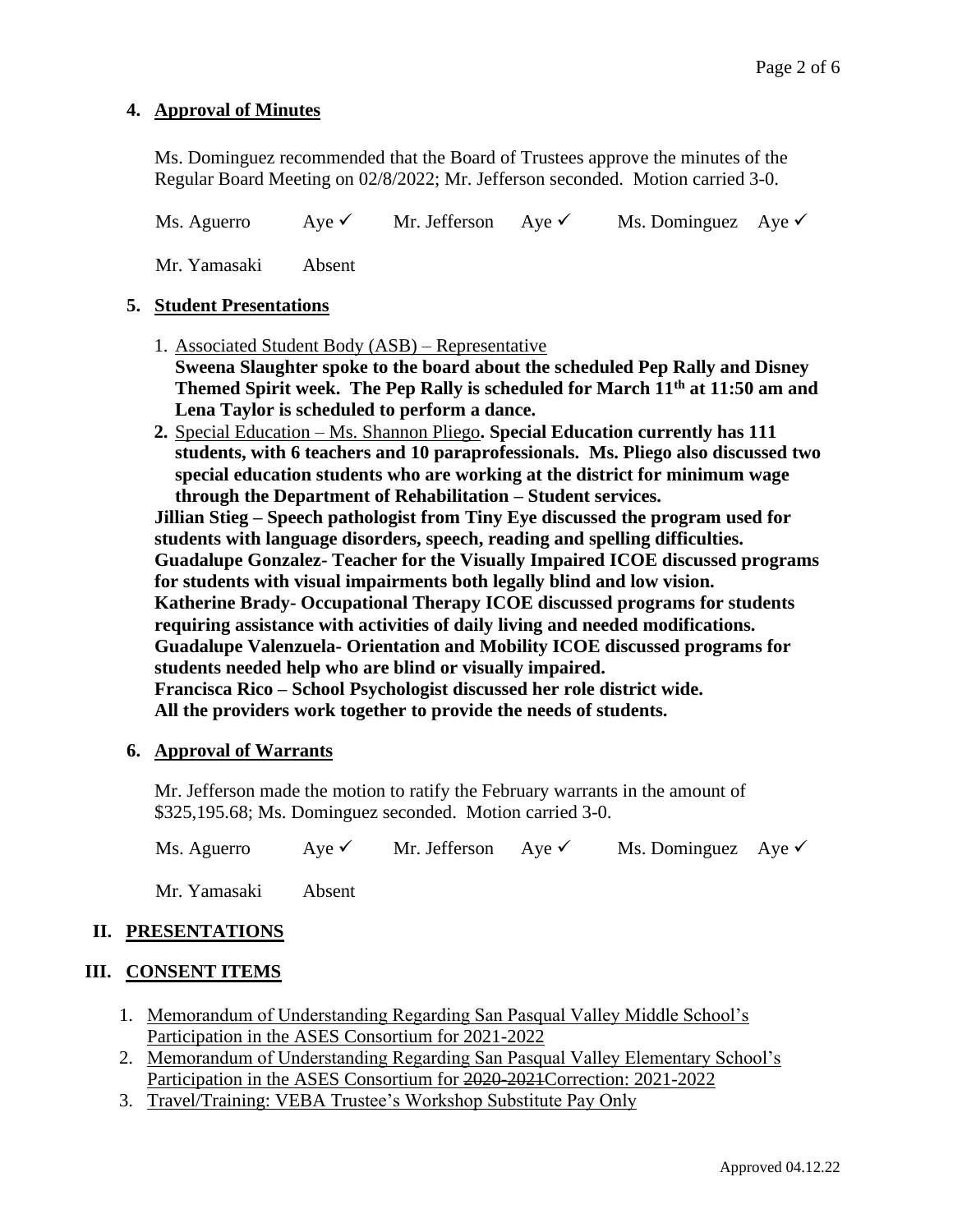- 4. Memorandum of Understanding Between Imperial County Office of Education (ICOE) and San Pasqual Valley Unified School District (SPVUSD) for ICOE to Provide School-Based Mental Health Services for High School Students during the 2021-2022 School Year
- 5. Ratification: Sports 2021-2022 San Pasqual Valley High School Track Head and Assistant Coach
- 6. Surplus Request: Add Obsolete and Unused Items to Surplus for Auction
- 7. Ratification: Sports: 2021-2022 San Pasqual Valley High School Head and Asst Baseball Coaches
- 8. Memorandum of Understanding Between the Imperial Office of Education, as Local Education Agency for the United States Department of Agriculture Distance Learning & Telemedicine Grant and the San Pasqual Valley Unified School District
- 9. Sports Schedules San Pasqual HS Baseball; San Pasqual HS Softball, San Pasqual HS Track, and Out of State Travel
- 10. Transportation Safety Plan

Ms. Dominguez made the motion with corrections to accept the consent items; Mr. Jefferson seconded. Motion carried 3-0.

Ms. Aguerro Aye <del>V</del> Mr. Jefferson Aye V Ms. Dominguez Aye V

Mr. Yamasaki Absent

# **IV. MONTHLY REPORTS**

- 1. San Pasqual Teachers Association (SPTA) Ms. Jennifer Wallace
- 2. California School Employees Association (CSEA) Ms. Luz Sarabia-Grossenburg
- 3. Elementary School Mr. Ruben Gonzalez
- 4. Middle School Ms. Mary Kay Monson
- 5. High School Mr. Juan Morales
- 6. Cafeteria Supervisor Ms. Stacey Garcia
- 7. Director of Human Resources Ms. Alina Sanchez-Loera
- 8. Business Services Ms. Kish Curtis
- 9. Superintendent/Bill Manes-Adult Education Principal Dr. Katrina Johnson-León a. LCAP
- 10. School Board

# **V. UNFINISHED BUSINESS**

# **VI. INFORMATION ITEMS**

- 1. ConApp Winter Data Kish
- 2. High School WASC Report
- 3. K-12 Parenting Plan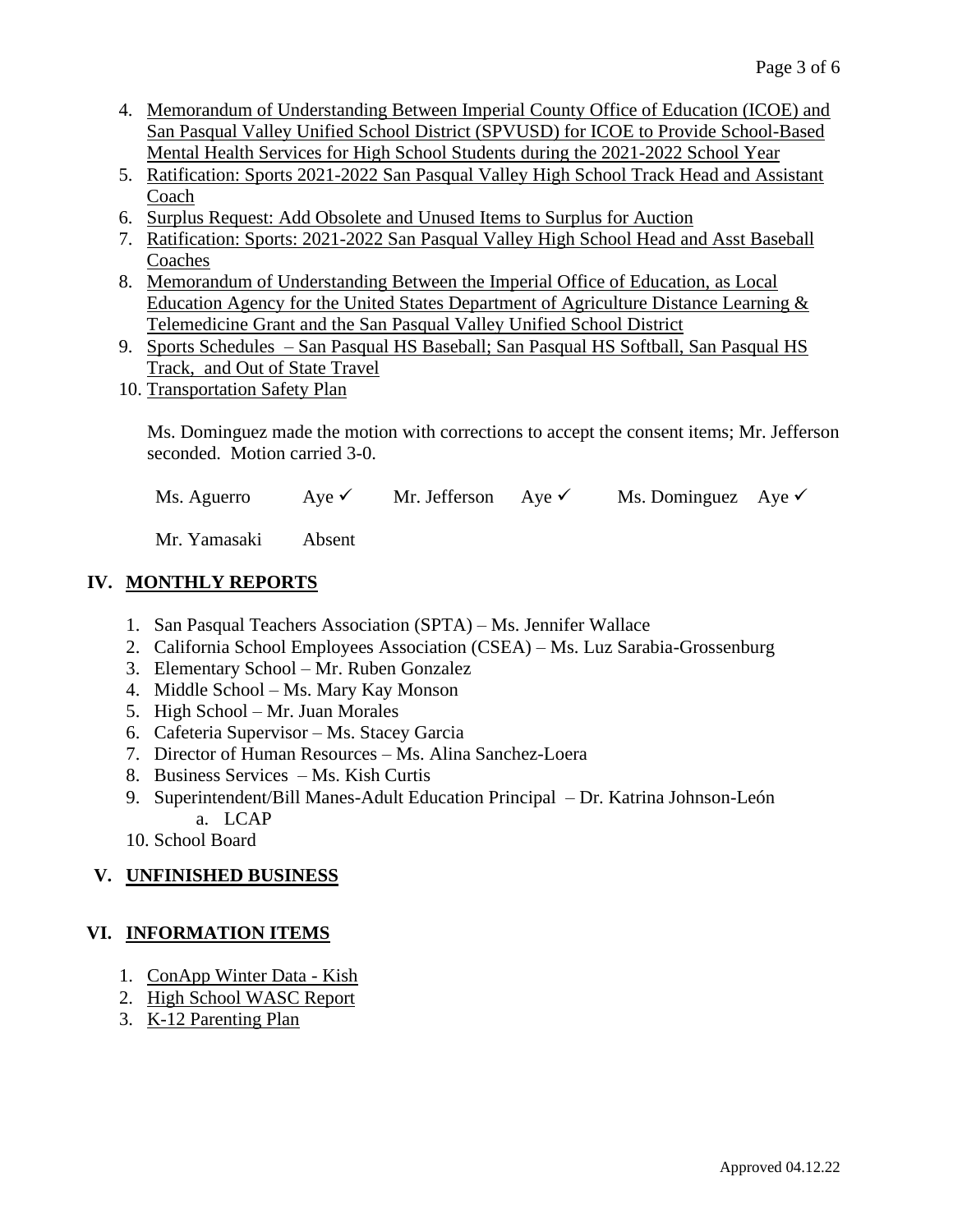### **VII. NEW BUSINESS**

1. Mr. Jefferson made the motion to Approve A-G Completion Improvement Grant Plan; Ms. Dominguez seconded. Motion carried 3-0.

Ms. Aguerro Aye  $\checkmark$  Mr. Jefferson Aye  $\checkmark$  Ms. Dominguez Aye  $\checkmark$ 

Mr. Yamasaki Absent

- 2. Ms. Dominguez made the motion to approve the Addendum to Employment Contract Between Katrina Johnson-León and The Governing Board of San Pasqual Valley Unified School District , Clarification of Vacation Days; Mr. Jefferson seconded. Motion carried 3-0
	- Ms. Aguerro Aye  $\checkmark$  Mr. Jefferson Aye  $\checkmark$  Ms. Dominguez Aye  $\checkmark$

Mr. Yamasaki Absent

- 3. Mr. Jefferson made the motion to approve the Second Interim 2021-2022; Ms. Dominguez seconded. Motion carried 3-0.
	- Ms. Aguerro Aye <del>V</del> Mr. Jefferson Aye V Ms. Dominguez Aye V

Mr. Yamasaki Absent

4. Ms. Dominguez made the motion to approve 2021-2022 High School Plan for Student Achievement (SPSA) with the change to SSC approval date; Mr. Jefferson seconded. Motion carried 3-0.

Ms. Aguerro Aye  $\checkmark$  Mr. Jefferson Aye  $\checkmark$  Ms. Dominguez Aye  $\checkmark$ 

Mr. Yamasaki Absent

5. Mr. Jefferson made the motion to approve 2021-2022 Middle School Plan for Student Achievement (SPSA); Ms. Dominguez seconded. Motion carried 3-0.

Ms. Aguerro Aye  $\checkmark$  Mr. Jefferson Aye  $\checkmark$  Ms. Dominguez Aye  $\checkmark$ 

Mr. Yamasaki Absent

- 6. Ms. Dominguez made the motion to approve the Updated Principal and Special Education Director Salary Schedule; Mr. Jefferson seconded. Motion carried 3-0.
	- Ms. Aguerro Aye <del>V</del> Mr. Jefferson Aye V Ms. Dominguez Aye V

Mr. Yamasaki Absent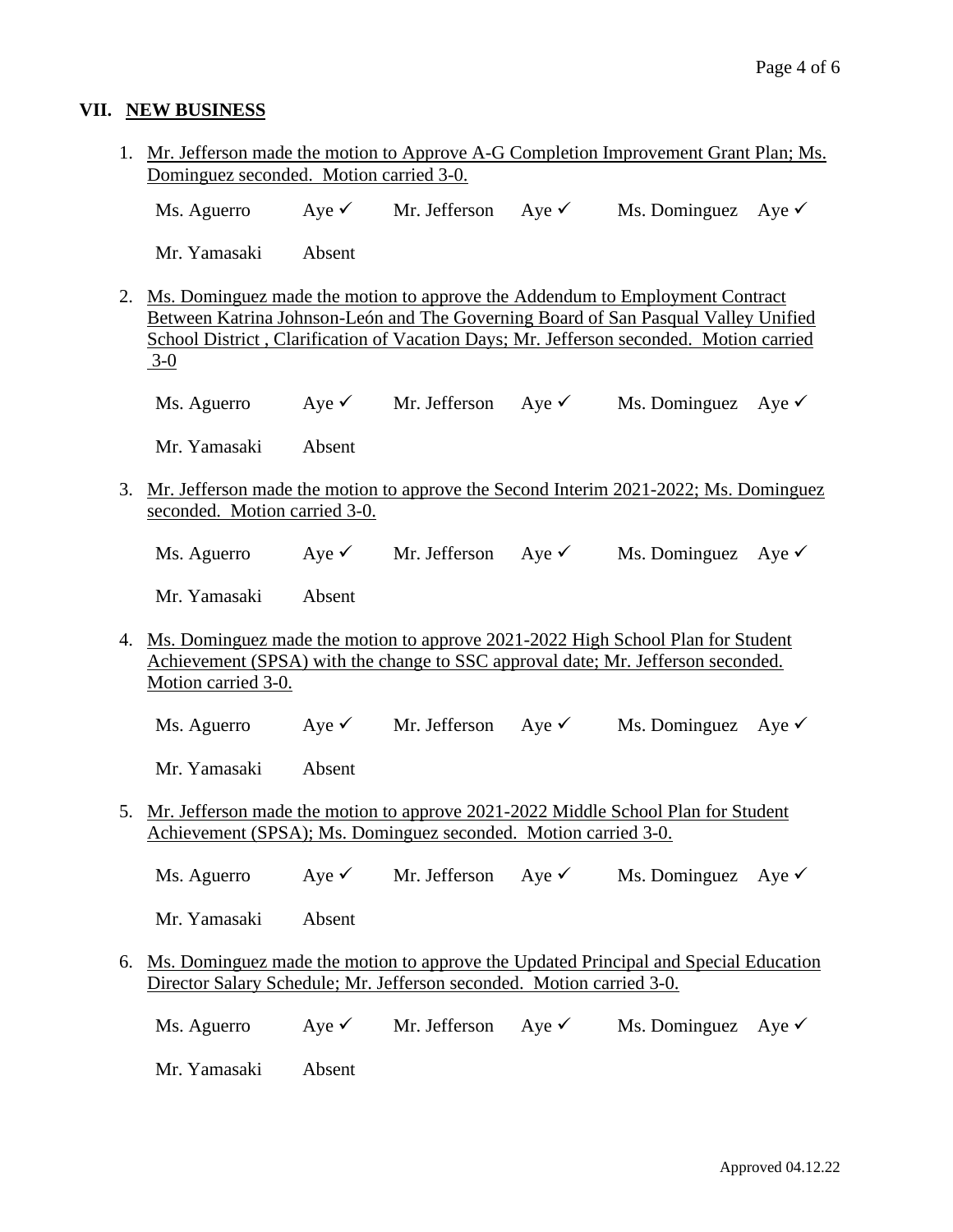7. Mr. Jefferson made the motion to approve the Updated Special Education Director Job Description; Ms. Dominguez seconded. Motion carried 3-0.

|  | Ms. Aguerro | Ave $\checkmark$ | Mr. Jefferson | Ave $\checkmark$ | Ms. Dominguez Aye $\checkmark$ |  |
|--|-------------|------------------|---------------|------------------|--------------------------------|--|
|--|-------------|------------------|---------------|------------------|--------------------------------|--|

Mr. Yamasaki Absent

8. Ms. Dominguez made the motion to approve the Audit Certification for Audit Report Year end June 30, 2021; Mr. Jefferson seconded. Motion carried 3-0.

Ms. Aguerro Aye <del>V</del> Mr. Jefferson Aye V Ms. Dominguez Aye V

Mr. Yamasaki Absent

9. Ms. Dominguez made the motion to approve Board Member Compensation for Mathew Yamasaki's Absence During the 3.08.22 Board Meeting; Mr. Jefferson seconded. Motion carried 3-0.

Ms. Aguerro Aye <del>V</del> Mr. Jefferson Aye V Ms. Dominguez Aye V

Mr. Yamasaki Absent

# **VIII. BOARD COMMENTS**

# **IX. ITEMS FOR FUTURE AGENDA**

- 1. Provisional Board Member Questionnaire Review Scheduled for 03/17/2022. Committee: Superintendent, Two Board Members and Executive Assistant to the Superintendent
- 2. Special Meeting for Provisional Board Member Interviews: 03/22/2022 at 6:00 PM.

# **X. CLOSED SESSION Time: 7:39 P.M.**

Mr. Jefferson made the motion to move into closed session; Ms. Dominguez seconded. Motion carried 3-0.

Ms. Aguerro Aye  $\checkmark$  Mr. Jefferson Aye  $\checkmark$  Ms. Dominguez Aye  $\checkmark$ 

Mr. Yamasaki Absent

- 1. CONFERENCE WITH LABOR NEGOTIATOR (Superintendent) Pursuant to Government Code 54957.6
- 2. PERSONNEL MATTERS Pursuant to Government Code 54957
	- a. Student Behavior/Alternative Discipline Specialist
	- b. Part Time Bus Driver
- 3. PENDING LITIGATION Pursuant to Government Code 54956.9